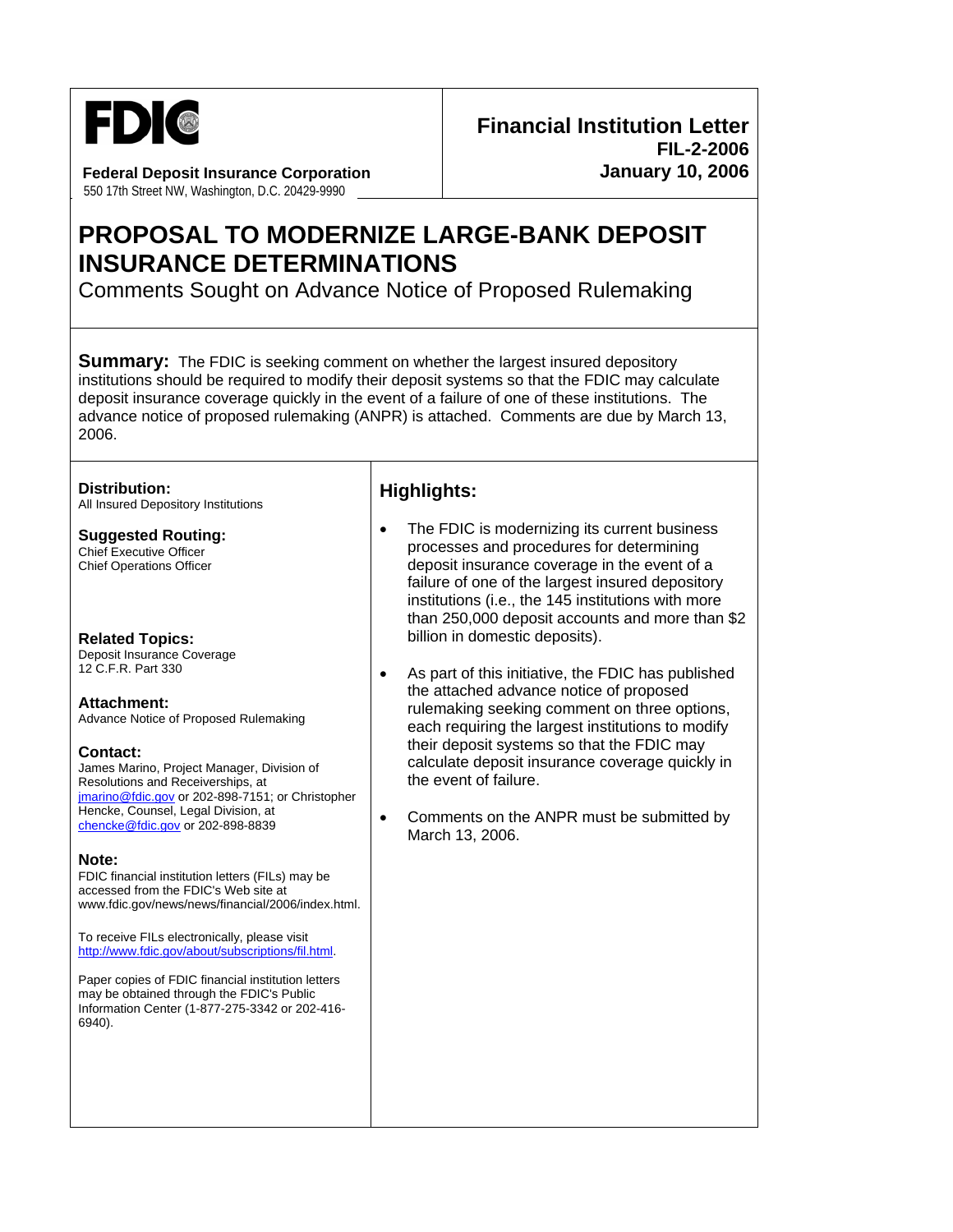## PROPOSAL TO MODERNIZE LARGE-BANK DEPOSIT INSURANCE DETERMINATIONS Comments Sought on Advance Notice of Proposed Rulemaking

The Federal Deposit Insurance Corporation (FDIC) has issued the attached advance notice of proposed rulemaking (ANPR) seeking comment on whether the largest insured depository institutions should be required to modify their deposit systems so that the FDIC may calculate deposit insurance coverage quickly in the event of failure. As currently structured, this proposal would apply only to insured depository institutions with more than 250,000 deposit accounts and more than \$2 billion in domestic deposits. Presently, there are 145 such insured institutions.

Upon the failure of an insured depository institution, the FDIC applies the \$100,000 insurance limit by aggregating accounts owned by the same depositor in the same ownership category. Examples of ownership categories are single accounts, joint accounts and revocable trust accounts. In determining the identities of depositors and the ownership categories of accounts, the FDIC relies upon the account records, including computer records, of the failed institution. Historically, in paying deposit insurance, the FDIC has made insured funds available to most depositors by the next business day following the institution's failure (usually the Monday following a Friday closing).

The ability of the FDIC to rapidly determine the insured status of deposit accounts is essential in resolving failed institutions in the most cost-effective and least disruptive fashion. The FDIC periodically updates the deposit claims process. In response to the growth of large institutions and consolidation in the banking industry, the FDIC is exploring new methods to modernize how it identifies insured deposits in the event of a large-bank failure.

Through the ANPR, the FDIC is seeking comment on three options:

- **Option 1** would require the institution to install on its deposit system a capability that, in the event of failure, would place a temporary hold on a portion of the balances of large deposit accounts. The percentage hold amount would be determined by the FDIC at the time of failure, depending mainly on estimated losses to uninsured depositors. These holds would be placed immediately prior to the institution's reopening for business as a "bridge bank," generally expected to be the next business day. The institution also would need to be able to automatically remove these holds and debit the account, if necessary, depending on the results of the FDIC's insurance determination. The insurance determination would be facilitated by certain depositor data (such as name, address, and tax identification number) maintained by the institution in a standard format. The data would include a unique identifier for each depositor and the insurance ownership category of each account.
- **Option 2** would be similar to Option 1 except that the standard data set would include only information that institutions currently possess. This option would not require institutions to create a unique identifier for each depositor or to classify each account by ownership category.